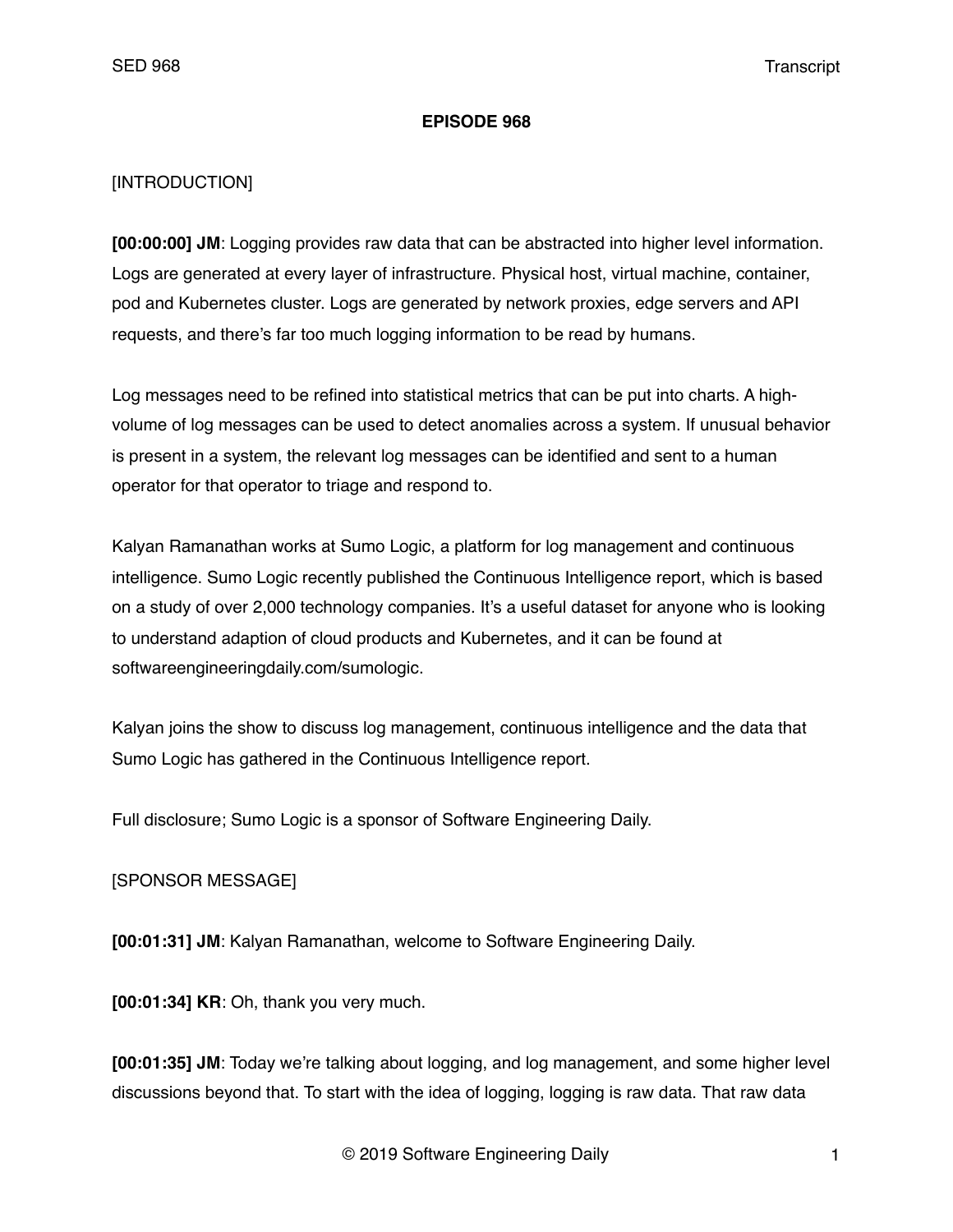gets abstracted into higher level information. Logging is often high-dimensional. It's highvolume. Give some examples of common logging information and how that high-volume, highdimensional data gets aggregated into something more abstract and usable.

**[00:02:09] KR**: Yeah, it's a great question, Jeffry. Let me start out by explaining what a log is for many of your listeners. So a log is essentially a record of noteworthy events that are generated from software applications, operating systems, infrastructure, you name it. Log essentially keeps tracks of what is happening behind-the-scenes of the application and the system so that you have a detailed list of events that are happening. So when you have a malfunction, you can go back, you can copy your logs, you can see what is working, not working, etc.

Now every application stack component right from the application, to the infrastructure, to the platforms, maybe on-prem or cloud for that matter that the application is deployed on are essentially emitting logs. What these logs do is, as I mentioned before, provides the ability to understand how these components of the application are working.

So applications or logs are typically written out by app developers and they are tracking just about anything that is happening within an application. It could be a login. It could be a transaction. It could be errors or warnings that are happening in the application. Infrastructure logs generally come pre-packed from infrastructure vendors, and they generally give you visibility into the health and the performance and any other interesting events that are associated with the infrastructure itself.

**[00:03:44] JM**: My sense is that while logs have been used for as long as we've been doing software engineering, the idea of aggregating all of these logging data and storing it and making sense of it is a newer phenomenon. It has something to do with the cloud. But I'd like to hear your perspective. You've definitely been in the industry for longer than I have. You've seen how the world looked pre and post-cloud. Was log management a thing before the cloud?

**[00:04:16] KR**: Log management has been around for a longtime, but it has existed in a very different form than perhaps what exists today with the advent of cloud and high-scale infrastructure. This notion of infrastructure, particularly network devices and operating systems, writing logs and perhaps using a syslog type protocol, dropping logs into a centralized store that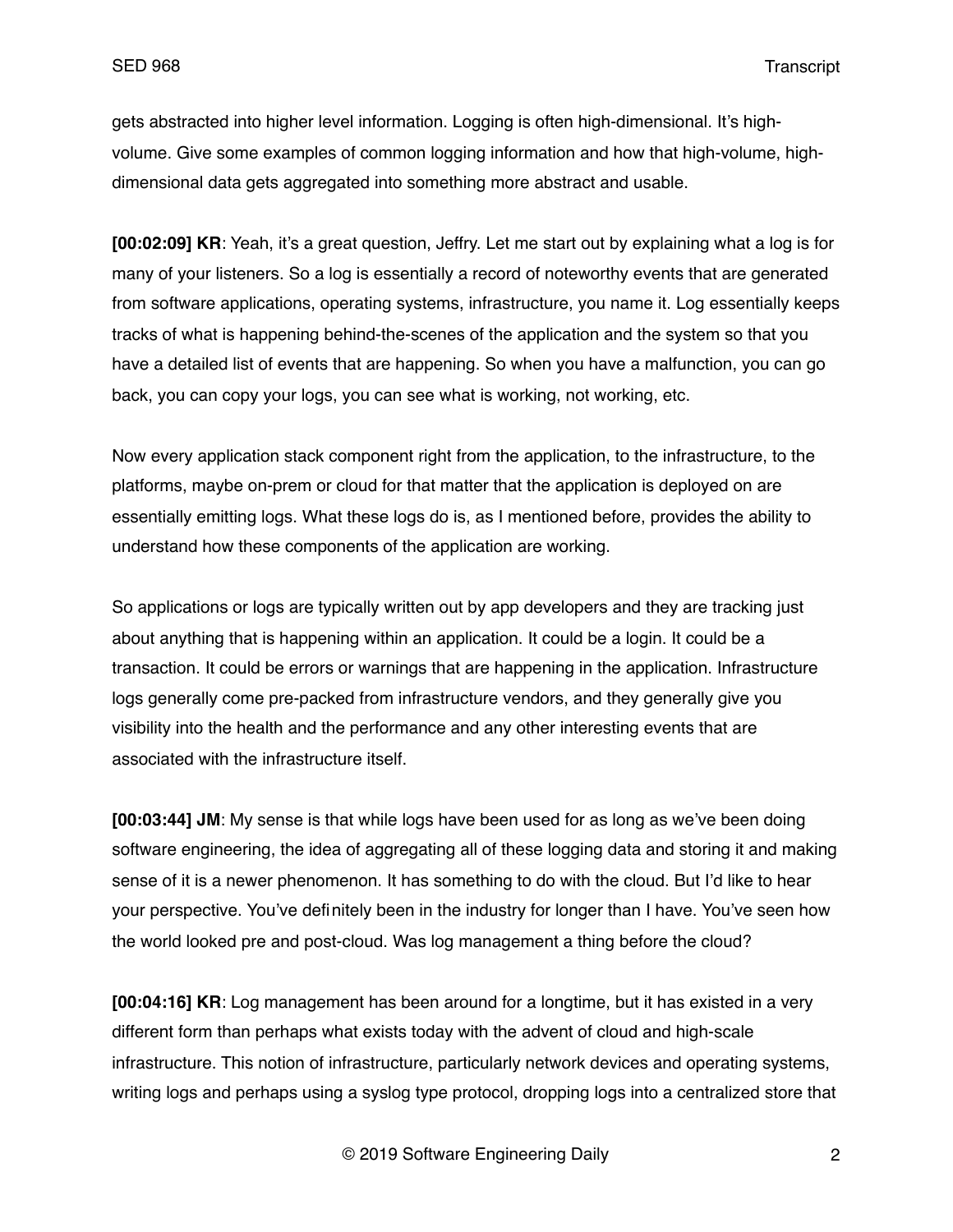you could perhaps query and get some visibility and perhaps do some troubleshooting has been around for a longtime. This is not a 2010 or a 2020 phenomenon. This has existed from the days of when cisco routers and switches and whatnot have been a common place infrastructure within a data center.

What has changed I would say in the last 10 to 15 years is the ability now to actually collect all these datas at very large scale, and then more importantly, the ability to analyze this data at an even larger scale so that now you can, one, identify needles in a haystack when you're running into an application malfunction or a security issue within your application, or two, you can do very long-term trending of this data so that you can understand how your application is perhaps performing over, let's say, the last one year, or how many users are you getting to your application in the last six months.

Where are these users coming from? What are they doing with their application? Or perhaps look at security incidents that you may have had in your application going back months and months of time, right?

What the cloud provides you and what these high-scale storage and analytics engines are providing you is the ability to indeed do this at scale, which was not quite available once upon a time. So once upon a time, log management used to be the purview of maybe a team of 5 or 6 people. Now, we have customers of products like Sumo Logic where we have hundreds or even thousands of people who are actively and concurrently using these solutions.

**[00:06:34] JM**: So the trends of the cloud have made modern log management solutions possible. The cloud has also changed how infrastructure itself is laid out and how we're consuming software. You have more layers of infrastructure. You have physical hosts. You have VMs. You have Kubernetes. You have pods and containers. You have black box proprietary tools like DynamoDB that you don't really have a tone of introspection into.

With all this heterogeneity, can you describe some of the best practices for how to monitor all of these different layers and all of these different systems?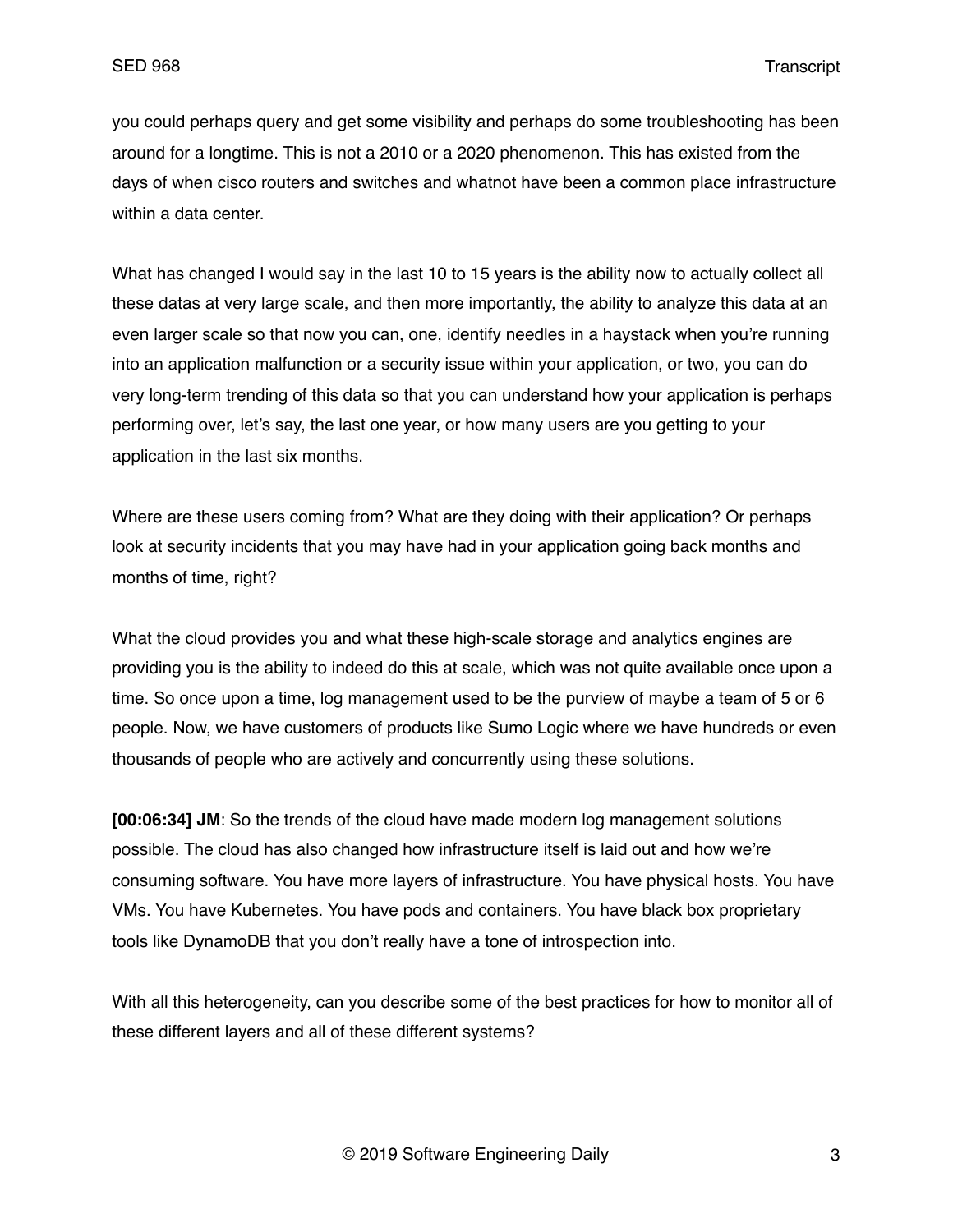**[00:07:20] KR**: I mean, it's an interesting question. The basic hypothesis of monitoring starts out with visibility, right? There multiple terms that people have applied to visibility. Some people call it observability. Some people call it transparency. You name it. But at the heart of it, you cannot manage what you don't see and what you don't understand.

So the essence of all of this starts out with, "I need to bring back all the signals," maybe logs, and metrics, and traces, and you name it, into a central repository so that I can understand the various components that makes up my application all the way from my application to the platform of other service component, to the infrastructure as a service component, [inaudible 00:08:14] the hosts, and the VMs, and the containers that you just mentioned. So the essence of monitoring and the essence of understanding an application is that visibility.

The next thing that you do once you get control of visibility, once you have a good understanding of the application, is to start monitoring the application. What that means is to understand what is normal and what is abnormal in the behavior of the application itself. Now, there are multiple techniques by which you can do this. You can do it via static methods. You can do it via dynamic methods, and there are even machine learning or AI-based approaches to understanding what is normal and what's not normal about an application.

Then, finally, when you have identified an abnormal condition, obviously that's where you need to take some action. You need the right tools and the right analytics, the right troubleshooting systems in place so that you can very quickly understand the root cause of the problems and then you can fix those problems itself.

Now, this problem has always existed and the basic process has always been the same whether it is on-prem or the cloud. What changes in the cloud is exactly what you say, Jeffrey. It's that a lot of things change in the cloud, right? Starting from the cloud platform, to the infrastructure that you deploy, to the architectures of the applications that you're driving, to even the teams that are responsible for keeping the application healthy, secure, you name it, and the complexity of the cloud environment, the newness of the cloud environment, the number of components in this cloud environment. That's what makes this the act and the task of keeping cloud applications so much harder.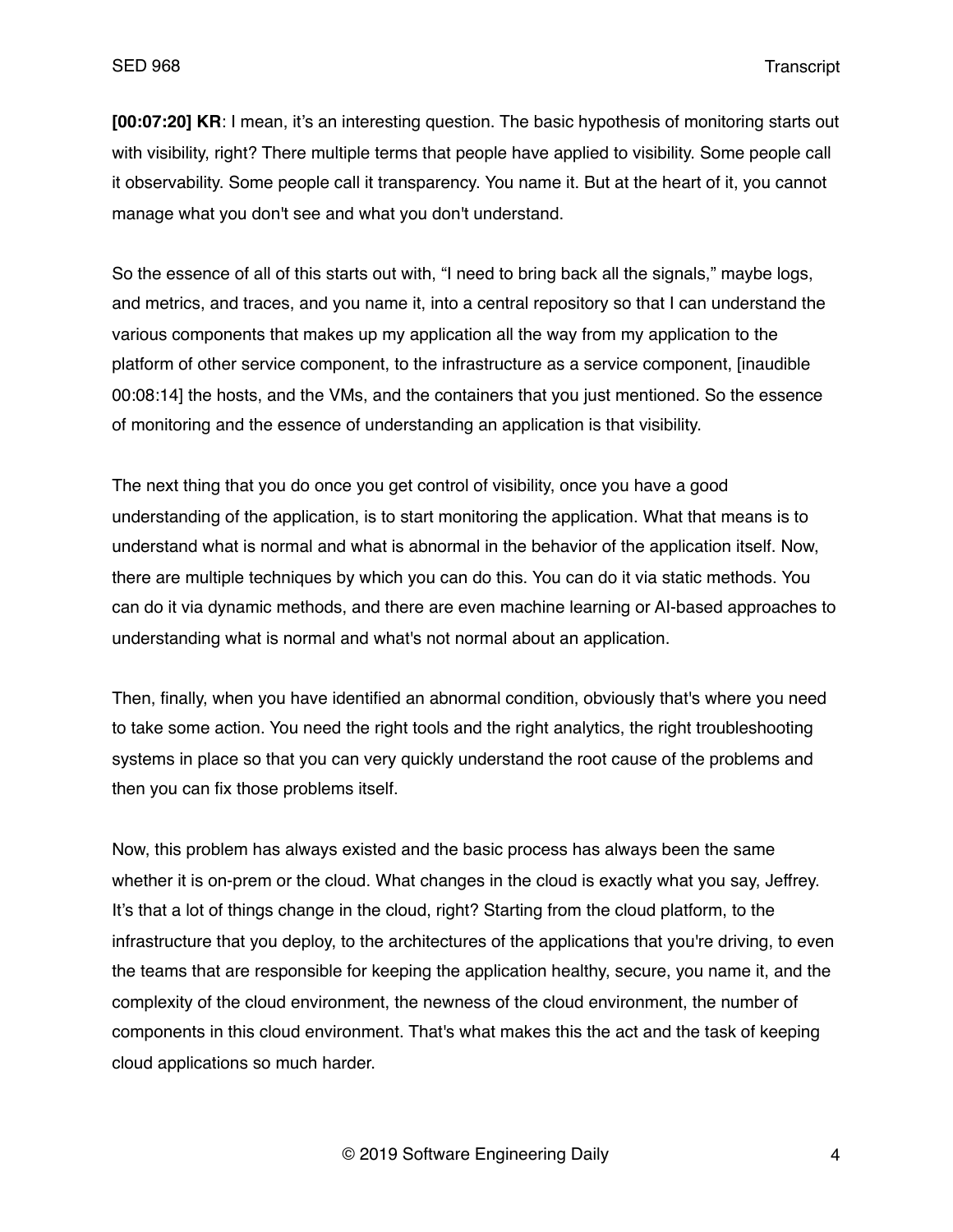**[00:10:01] JM**: With like the addition of a system that allows me to have some observability over my infrastructure, how am I using that? Who are the people that are using a log management system? Who are the constituencies? Is it just engineers or is it also product managers? Does everybody on the team want to be using this kind of observability software?

**[00:10:29] KR**: Yeah. I mean, I think it's interesting. Here at Sumo Logic, we see many personas who use the data that comes from applications. Signals from applications such as log, right? We obviously see DevOps teams and SRE teams that are very interested in monitoring and ensuring the performance and availability of applications.

Logs are also at the heart of ensuring the security and compliance posture of an application. So if you were to walk into a typical enterprise today and look up the security operations team, chances are that they are looking at logs and events coming from these applications to identify security threats, respond to these threats to ensure the compliance state, maybe PCI, HIPAA, you name it, for the application itself.

But we're also starting to see logs being used in other interesting ways. A lot of the development tools, anything from GitHub, to CICD tools, to even deployment tools write out logs. So if I am a VP of engineering and I want to get complete visibility into my DevOps process, the number of tools that I am making from GitHub, the number of times I'm running my CICD workflows, the number of deployments that I'm doing to my production environment. Chances are that a log management system that integrates too many of these systems can indeed provide you that complete end-to-end visibility.

Finally, we are seeing logs being used in many newer applications. For example, IoT applications. We have customers who write out IoT logs, and guess what? If you can bring these IoT logs into a centralized system, you can learn a lot about your IoT systems. You can see where these systems are being deployed. You can see how they are working or not working for that matter, and it provides you a lot of visibility into not just your application, but also the business that is being driven by your application.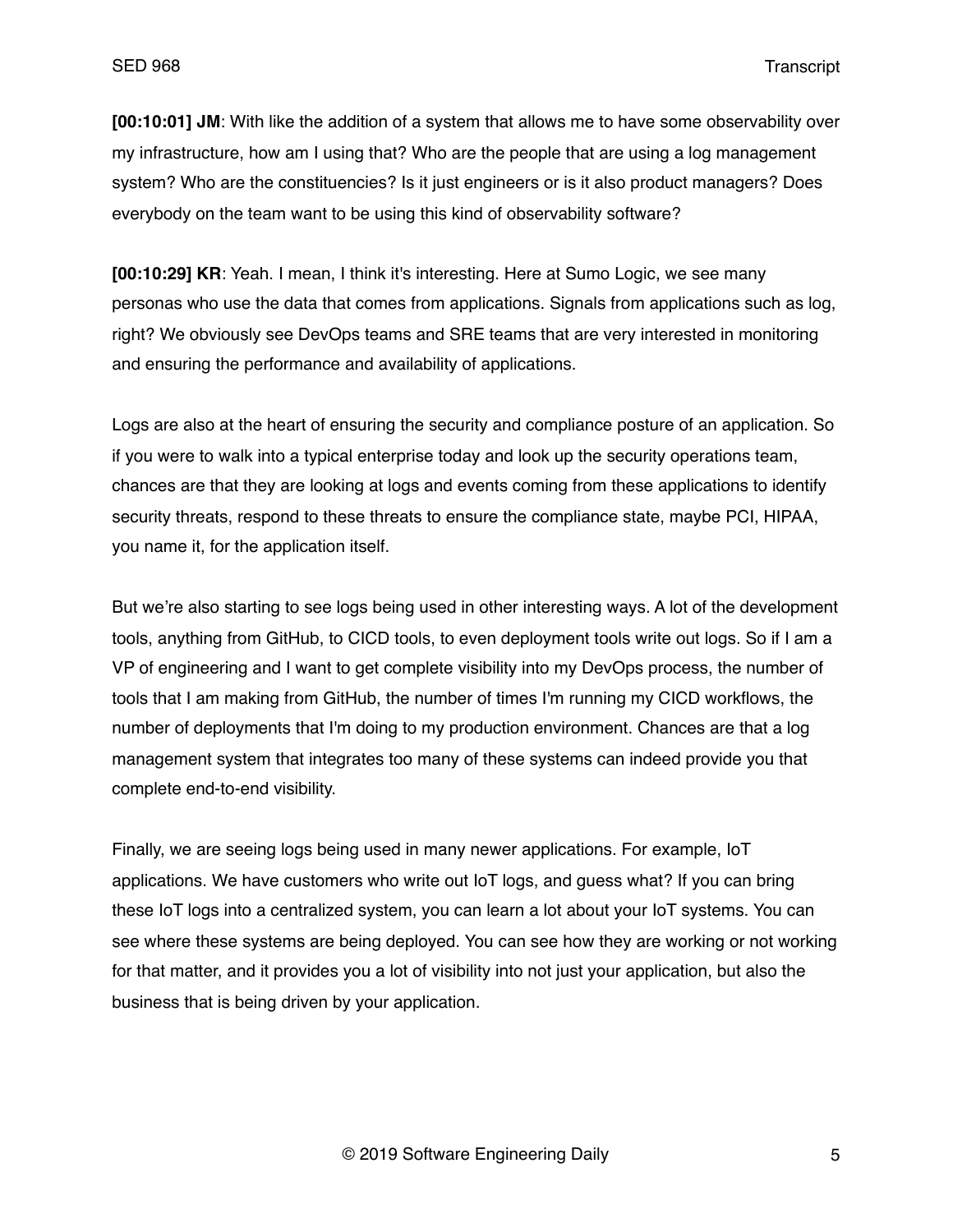**[00:12:38] JM**: You mentioned anomalies a little bit earlier. You want your log management system to detect anomalies, because you cannot manually look at everything that is coming in to your log management system. I mean, that's the whole point.

But the problem with out-of-the-box anomaly detection is that anomalies vary from infrastructure to infrastructure. It might make sense for some companies to have a system with a QPS of 10 billion per minute, and some other system, if it hits 10 billion QPS per minute, then that's dramatically – Or I guess QPS is queries per second. So per minute doesn't even make any sense.

But in any case, anomaly is kind of a subjective phenomenon, and an anomaly depends on what the infrastructure is. So how do you want to define anomalies for a log management or an observability platform?

**[00:13:43] KR**: Yeah. I think you're hitting on a problem that's been around for a longtime, and many observability systems, and it doesn't have to be logs in particular. Even systems that collect signals and metrics from infrastructure and applications have long been stymied by these problems.

There are some standard ways by which you can try and address this. Let me sort of walk you through the different approaches here. There is the age-old way of setting up what I call static thresholds, and static threshold is where you may say that, "Look, if my infrastructure produces more than X number of warnings or errors per minute, fire off an alarm; or if my application has a latency of let's say more than 20 seconds, fire off an alarm," right?

There are many systems that sort of work with these static anomaly-based thresholds, and that's been around for a long time. The problem is exactly what you mentioned, right? Which is how do you know what is that right threshold set? How do you know if 10 seconds is the right threshold, or should it be 20? Should it be 30? That's pretty much dependent on the infrastructure, the application, the particular use can. You name it, right?

We've seen system sort of obviously improve from the static anomaly-based detection mechanism, and systems generally do that through one of two ways, right? One of two ways.

© 2019 Software Engineering Daily 6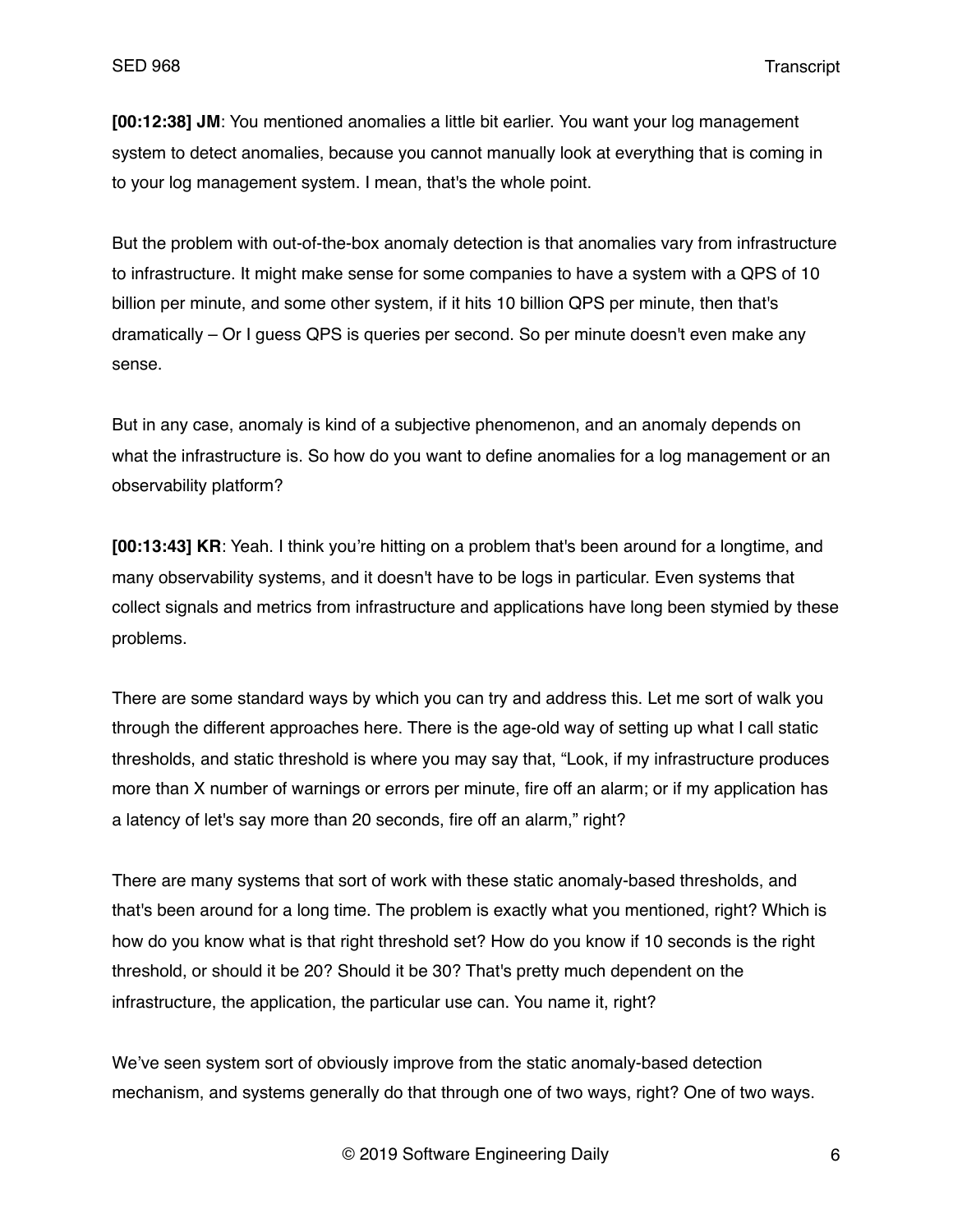One is the applied dynamic thresholds, and dynamic thresholds is where the system itself understands as to what is the right threshold that needs to be applied.

Now, this can come through multiple mechanisms, or multiple methods I should say. You can do this based on historical basis. So for example, say you're an e-commerce site and you want to set threshold for let's say 10AM in the morning, and let's say 7PM in the evening, right? Typical e-commerce sites generally will see more traffic a little bit later in the day given that people are going home. Now they're going to be transacting on this e-commerce system. You name it.

The time or temporal system can look at patterns of usage of the system overtime and can apply thresholds based on patterns of usage. So every day at 6PM, I expect a certain threshold or a certain performance benchmark for my application, and I can go back over the last one week. I can go back over the last one month and then I can arrive at what that threshold ought to be and I can set that as a benchmark. So here's an example of an automatic threshold or benchmark that is set by the system itself.

Now, another way of setting up these dynamic anomalies is arriving at it through a means. So what you can do is you can look at a typical dataset and then you can arrive at what is the normal for that dataset and then set your threshold as a certain standard deviation from that dataset.

For example, if you expected a certain performance at 6PM every day, look at your last 10 hours. Arrive at what is a normal for the last 10 hours and then say, "Anytime you have more than 1, 2, 3 configurable standard deviation from that point in time, you set up a threshold and you set up an alert as a result of this.

So there are multiple ways as you can see by which you can set up a threshold and thus identify an anomaly within your platform. Now, the most recent way, and I'd say the way that most people are starting to experiment with anomaly management right now is by using advanced technologies like ML and AI, where you can apply machine learning technologies to now start to identify what is normal and what's abnormal. This is obviously a brand-new ground. Still in experimentation phase. Some of these techniques work. Some of them don't work that well. But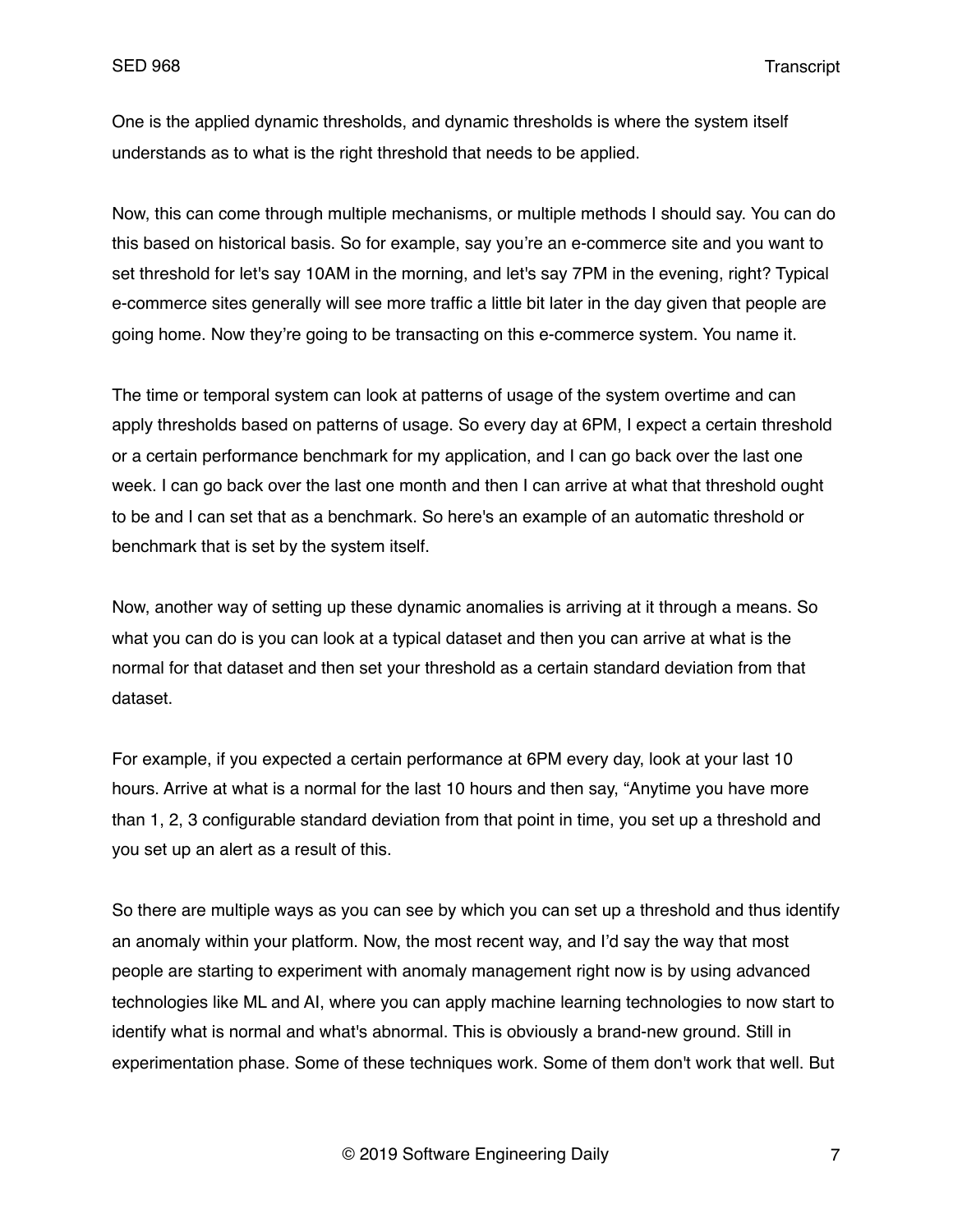we're starting to see more and more companies now start to work with ML and AI technologies to identify anomalies in their system.

**[00:18:02] JM**: Can you give an example of how you would want your log management system or your observability system to expose machine learning functionality?

**[00:18:16] KR**: Yeah. Let me give you a good example of how Sumo Logic does this, right? Sumo Logic collects a lot of logs, tens of terabytes of logs from unique customers, right? So it's impossible to sift through tens of terabytes of logs, this is on a daily basis, to identify patterns of things that you may see in a log, right?

So what Sumo Logic does is apply machine learning technologies, like clustering for that matter, to then very quickly summarize these logs into patterns. So imagine a log dataset that may have let's say 30,000, to 40,000, to 50,000 logs that may be arriving into your system by applying a technology, propriety technology, what we call log reduce in our system. You can quickly now summarize these 30,000 to 40,000 logs in about 10 to 20 patterns.

So rather than sifting through each one of these logs or trying to search through these logs and identifying what might be happening in this log set, you are better off by looking at these ten log patterns identifying that – Summarizing that either of these 10 log patterns a perfectly acceptable and normal for your system.

But, aha! These two things that were recollected by Sumo Logic and that were reduced by Sumo Logic into patterns are indeed unique log patterns, and perhaps those are the things that you should be paying attention to as you are trying to troubleshoot perhaps a problem in your system. So that a perfect example of how machine learning can be applied to large-scale problems, in this case, log analytics, to help you quickly identify the needle in a haystack and then focus on just the right things other than get drowned by the complexity and the scale of your log analytics problems.

**[00:20:12] JM**: The vision that your company, Sumo Logic, has for how log management and observability tools and metrics tools of today evolve is something you call continuous intelligence. Can describe what continuous intelligence means?

© 2019 Software Engineering Daily 8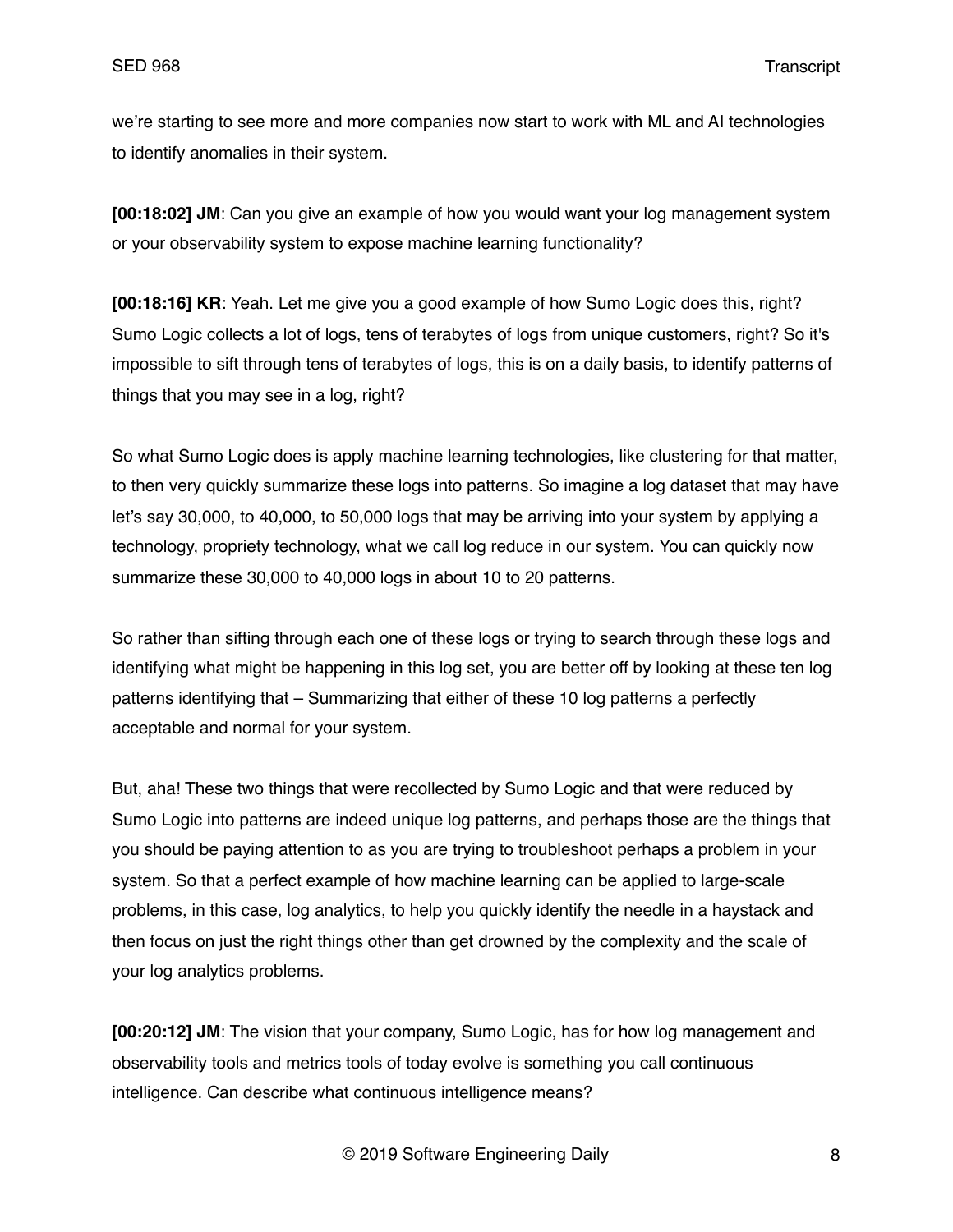SED 968 Transcript

**[00:20:34] KR**: Yeah. I mean, it sort of goes back to the discussion that we've been having, Jeffrey. What we are seeing is that many of our customers are making the move to modern applications and to cloud-based systems, and when you run your applications in cloud systems, what we're seeing is that just about everything changes with your application, right?

Your core platform is different. Your application infrastructure is different. Your architecture is different. Teams that are involved in this management are different in some sense. You're going from dev, sec, ops team that were unique teams, different teams, siloed teams, to perhaps even dev sec ops teams, where there is one team that is responsible for managing this application.

The one other thing that we see in this world is that your applications are also starting to be developed and released at a much, much faster pace than you ever did before. So what we're seeing is that – And this is our hypothesis and this is the company thesis, I should say, is that you need continuous intelligence to build and run and secure these applications in a different way and in a better way.

So what Sumo Logic's continuous intelligence platform enables you to do is to essentially provide you that continuous intelligence so that you can manage these applications better, that you can build, run and secure these applications better and meet the expectations of the business.

**[00:22:05] JM**: Whenever there is kind of a new term like this, like continuous intelligence, it's often summarizing some lower-level technologies that have come before it. Can you identify what are the specific technologies that are composed into continuous intelligence? What makes that possible?

**[00:22:28] KR**: Yeah. I mean, at the heart of continuous intelligence for Sumo Logic, is our service itself. Our service, the Sumo Logic service, runs in the cloud and it's a cloud native service, and it's really the underpinning of what delivers continuous intelligence to our customers. Our cloud native service leverages every aspect of the cloud that we run on. We are cloud native on AWS, Amazon Web Services.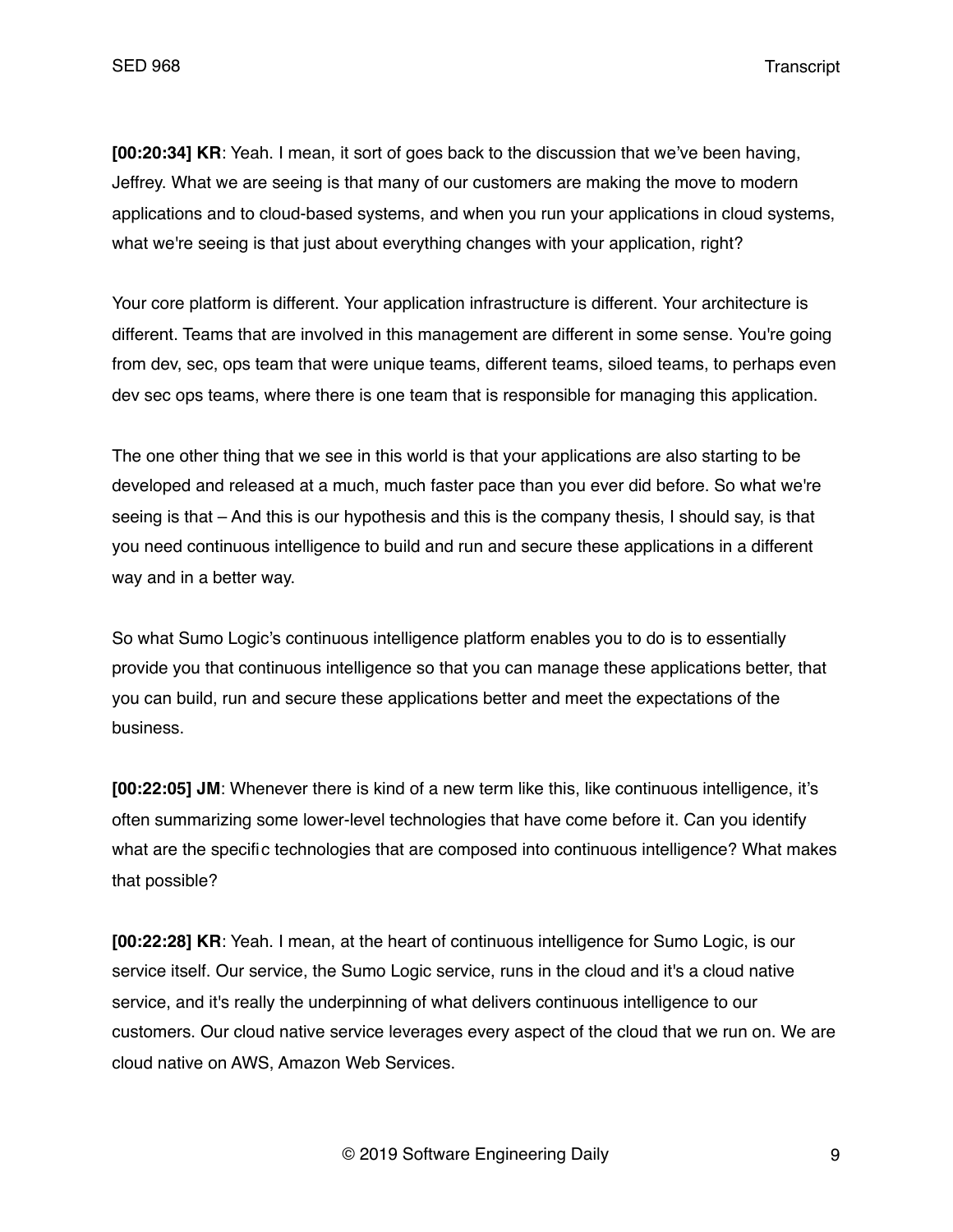What it does is to provide our customers incredible scalability and elasticity. So our service collects data from your applications, your applications and your infrastructures, which can run anywhere. These applications may sometimes run in the cloud, may sometimes run on-prem, may sometimes be in a hybrid environment. Because we run in the cloud, very much like a Salesforce, all you have to do is send us your data. Our service collects this data and you can start to analyze this data in real-time within our service.

I mentioned that our service runs in the cloud, and therefore provides incredible scalability and elasticity. Let me sort of emphasize that a little bit. The problems that we are trying to address, our big data problems, the problems that we are trying to address are problems where scale and elasticity is very important. We have customers who have dynamic apps that some days may see, let's say, 10,000 users, and other days may see a million users.

When you see that level of dynamism in application and application usage, the machine data that comes from these applications, the signal that come from these applications also varies dramatically, and therefore if you need a management system that can collect all these signals and that can analyze all these signals, the management system should also scale with the applications and with the users of the applications. So that's what the Sumo Logic service provides. Because we run in the cloud, we can leverage the power of AWS, the cloud that we run on, and can support our customers, whatever dynamic load that they may want to use within the Sumo Logic service.

The one last thing I do want to highlight here is that the Sumo Logic service, while it runs in the cloud, is built with security-first principles in mind, right? So we started 10 years ago building our service in AWS. We realized that our customers and their data is extremely sensitive and extremely critical for our customers.

So we built a service with security-first principal. Our services, SOC 2, type 2 compliant. It's got all the right attestations, including PCI, HIPAA, GDPR. We are FedRAMP ready. So we make sure that we take utmost care of our customers and their data.

**[00:25:30] JM**: So there was a report that Sumo Logic put out fairly recently about continuous intelligence, and it was just basically aggregating some survey data, some conversations that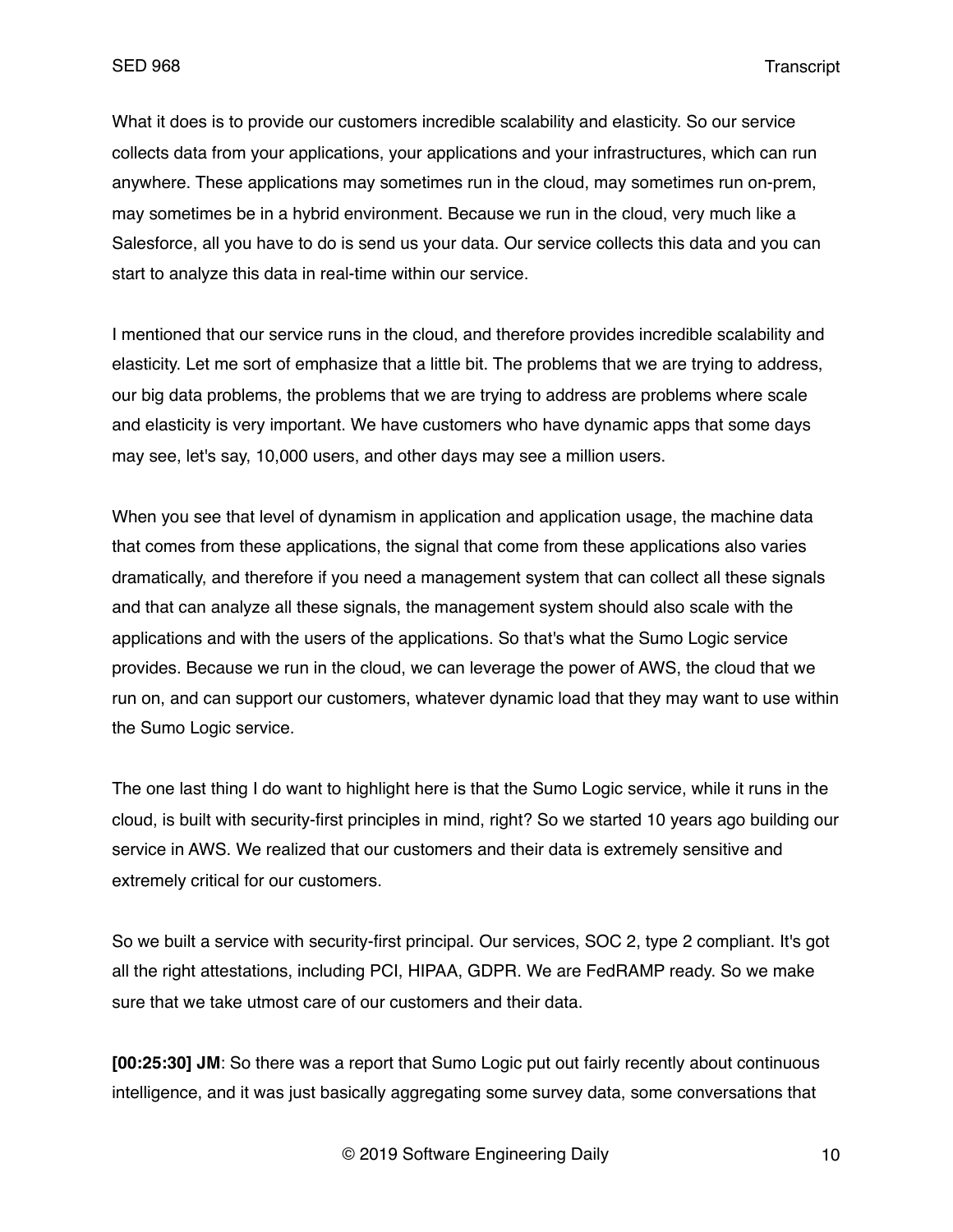you've had had with customers. What's your sense of how infrastructure usage is changing in 2019? What are the biggest changes that you're seeing?

**[00:25:55] KR**: It's a great question, and let me sort of just give you a bit of a background in this report, and then we can talk about some of the changes that we did see and we're highlighted in this report, right?

Look. I mean, the fundamental reason we put out this report was to really provide our customers and practitioners at large a roadmap of how to build, run and secure mission-critical applications in cloud environments. The way I always talk about this report is that had we had this report 10 years ago when we were starting to build our applications in the cloud, we would have loved to learn as to how do companies build and run applications in the cloud. We didn't have that back then.

What we have learned over the last 10 years working with over 2,000 customers, I would say almost 75% of them running mission-critical applications in the cloud, is that the people who build applications in the cloud think about their infrastructure differently. They think about architecting their applications differently. As a management system that manages these applications and these infrastructure, we have a unique vantage point, a unique visibility into how these customers are doing what they do. So what we have done is collected this data, anonymize this data, and then presented this in a form that every practitioner can perhaps use, learn and implement in their own environment.

Now, in terms of the report itself, right? I think what we saw were really five key observations. First and foremost, what we see is that the whole notion of multi-cloud environments, it's starting to happen. It's becoming more and more real now. When we did this report the first time around in 2016, those were the only dates of multi-cloud deployments. There was one cloud to speak of at that point, that was AWS. Azure was just getting out of the gate. GCP was still very small. What they can tell you is that things have changed quite dramatically right now.

I mean, we have almost 13% of our customers who are running multi-cloud deployment, applications running on AWS, Azure or GCP for that matter. So multi-cloud is not just a buzzword. I think there is definitely some reality in multi-cloud.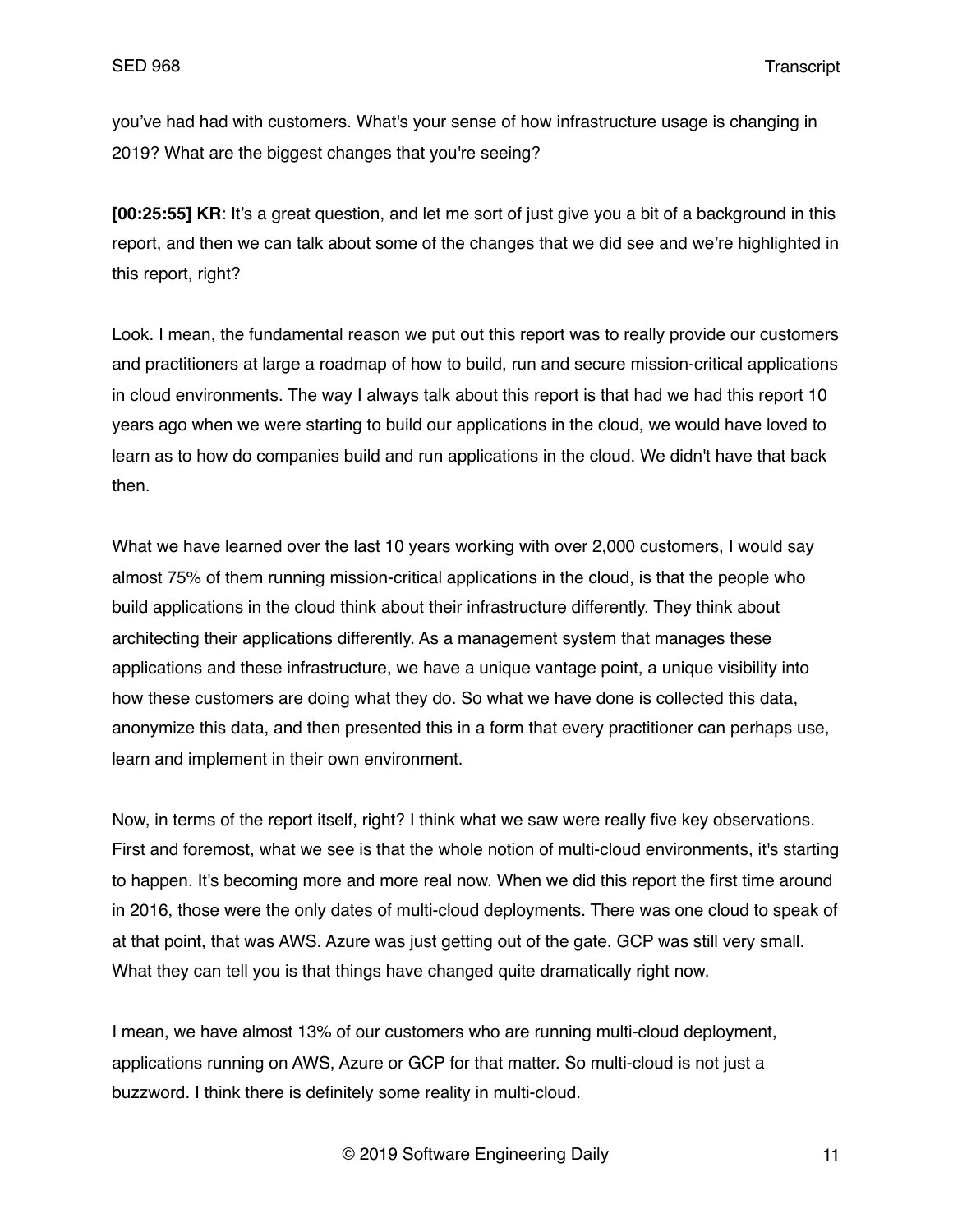SED 968 Transcript

The other thing that we saw in this report is that many of our customers are starting to adopt Kubernetes. Jeffrey, I mean, I'm sure somewhat surprising, right? I should say surprising and not surprising at the same time. Kubernetes is still a fairly new environment, and yet what we see is that one in five customers of Sumo Logic and AWS are already using Kubernetes.

What is also interesting is that when customers are thinking about multi-cloud deployments, you see a sharp adoption in Kubernetes. So if you think about a customer running on just AWS, as I mentioned before, one in five is using Kubernetes. On the other hand, if you think of a customer who's perhaps deploying on all three environments, AWS, Azure, and GCP, we almost see 8 in 10. That's 4 and 5, however you want to slice it, that use Kubernetes.

The take away from this is that Kubernetes is becoming this sort of grand equalizer and a key enabler of multi-cloud deployments. So if you are an enterprise architect today and if you want to build an application that is no longer beholden to one cloud AWS, Azure, or GCP, it will behoove you to think about using Kubernetes as your underlying platform, because that gives you the ability to port your application rather seamlessly from one cloud to the other.

Now, I got a few more observations, but in the interest of time, Jeffrey. Let me know how you want to proceed next.

**[00:29:49] JM**: No. I'd love to hear more. Tell me more. I mean, what I thought was interesting about this report, was there is a lot of information that was – Aggregates of I think – What? Like 100 or 150 companies? Something like that?

**[00:30:03] KR**: Oh! No. Let me definitely correct you on that. I mean, this is 2,000 companies, right? 2,000 accounts. It's rather a large and statistically, what's the word, accurate sample size. We've gone to through great lengths and pains to ensure that we only put out data for which we have a statistical significance in our data. So the data that we have presented in this report are quite – I would say they're quite the norm for most enterprises and something that every practitioner out there should definitely pay attention to.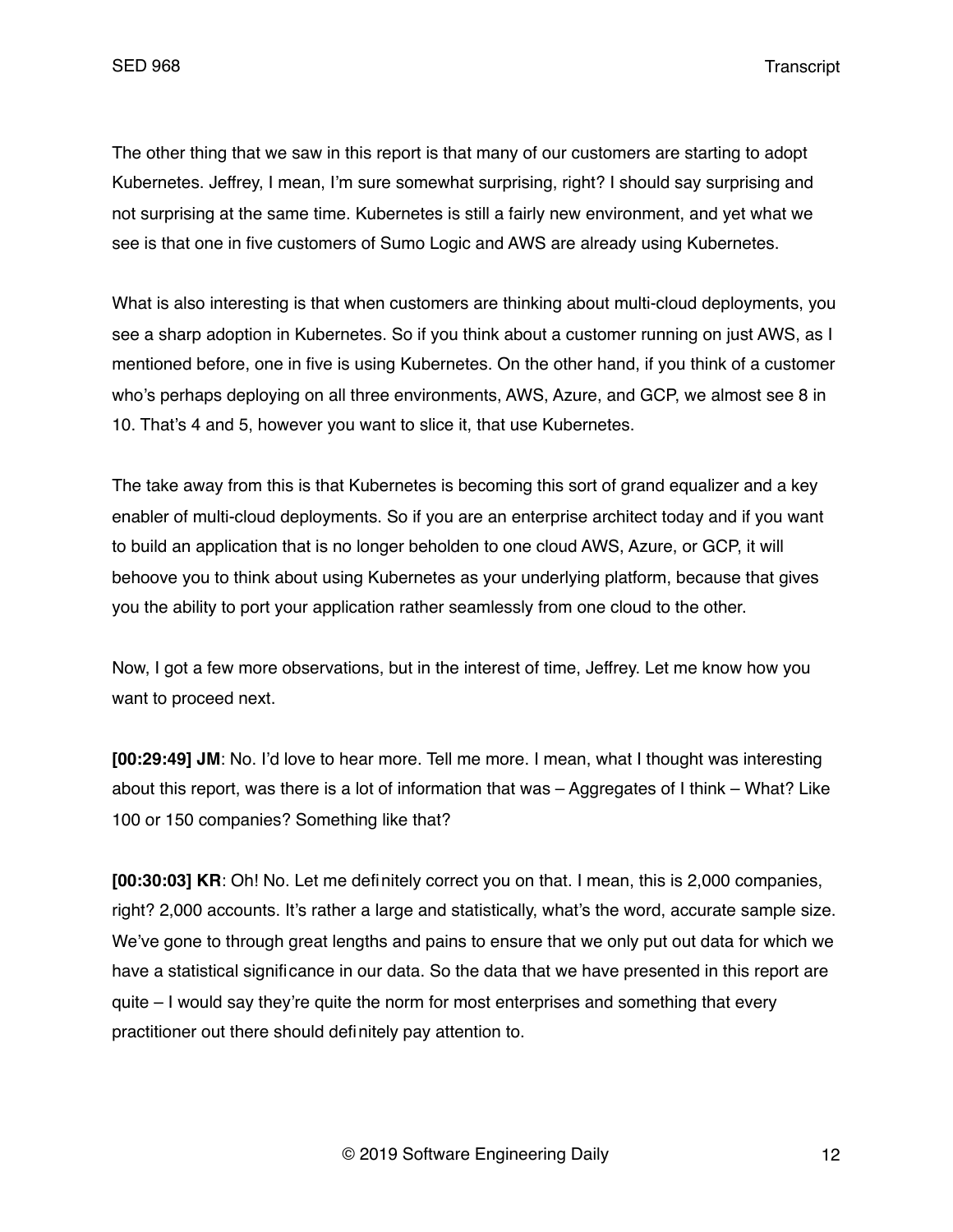But let me continue since you wanted to hear more. Point number three, and this is something that anybody who goes to AWS Reinvent, AWS's big show, will definitely relate to. So we all go to AWS Reinvent, and here is AWS announcing another 15 services, or 20 services for that matter, pushing the envelope of all these stuff that you can do in AWS.

So there's always this question. AWS is this relentless engine that is pushing innovation every year. How many people do adopt these new services that are coming at such a fast clip from AWS, right? So looking at our data, what we realized is that while AWS is indeed pushing out a lot of innovative capabilities, the core services that are adopted by many of these AWS customers are still very limited, right?

What we found out is that on average, and this is looking at over 1,500 customers so far who are using AWS. On average, we see that only 15 of these –150 AWS services are really adopted by a large plethora of these AWS customers. So customers go to AWS. This is sort of the hypothesis coming out of this data, this data point, is that customers like the innovation pace at AWS. Customers like the fact that AWS is pushing the envelope when it comes to releasing new capabilities, providing new services to enterprises. But then a vast majority of them are still in the early phases, still in the innings 2 to 3, so to speak, of adopting these services.

We saw a few customers, few enterprising I should say, who adopted many, many, many AWS services, but those are far and few in between. A large majority of these customers end up going to AWS for their infrastructure as a service platform, the EC2 service, the S3, the cloud formation, the RDS and IM, the identity management services, are still cutting their teeth at these basic services. The fact that AWS offers all these cutting-edge services obviously is a good carrot and a good icing in the cake, but the majority of these customers are still using just the core of the cake at this point.

Point number four, let's talk about serverless, and everybody is talking about serverless. Serverless has being proclaimed as the next programming paradigm that's going to change everything about the cloud and systems and how you use systems. What we are starting to see is that at least in the AWS environment, serverless has reached a tipping point.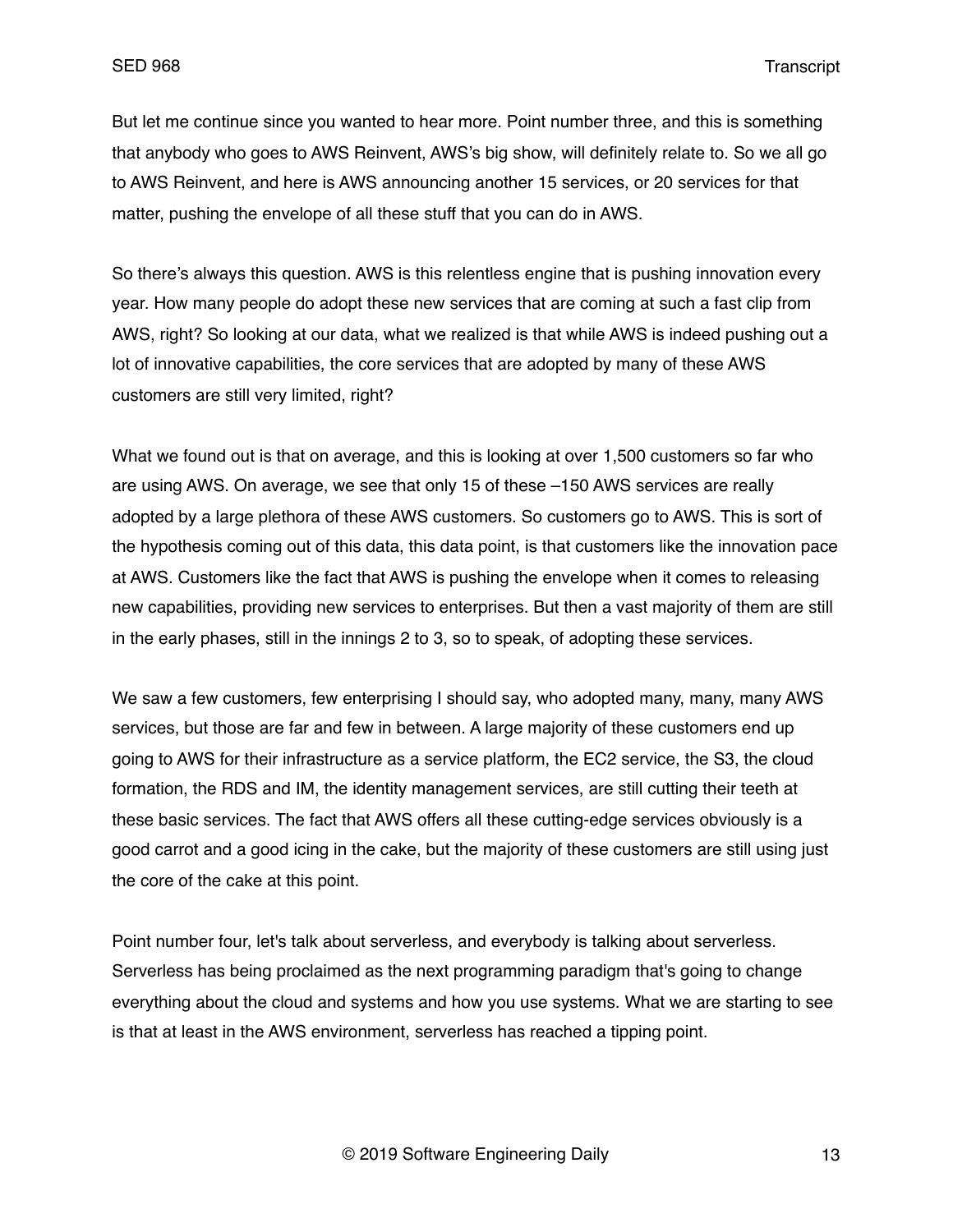What AWS's serverless implementation is called Lambda, and what we see is that the Lambda adoption has indeed gone up dramatically over the last few years. In 2017, which was the second year when we were doing this report, we saw a 12-person adoption of Lambda. Right now in 2019, we see almost 36- person adoption of Lambda. That means one in three enterprises that are running applications in AWS today are using Lambda or serverless in some way shape or form. So that is an interesting data point, and I think that's sort of tells you that people are really experimenting and deploying and implementing serverless technologies at a much faster flip now.

I have one last point, and then this is sort of switching gears from more of the architecture, let's say talking about security technologies within the cloud. Jeffrey, I'm sure you must heard that security and cloud security is perhaps the number one obstacle, or blocker, or challenge as enterprises think of adopting cloud.

There's some method to it. I mean, enterprise soc teams are used to seeing their infrastructure. They're used to counting their infrastructure. They're used to seeing it in their data center. That gives them the comfort of their data being secure within the confines of that data center. Now moving everything to the cloud does bring up these concerns that maybe my data is in a place that I don't control. What happens to security then?

So what we're starting to see is that, again, this is within the purview of AWS, a lot of the enterprises that are deploying their applications in the cloud and in AWS are starting to use many of these services that AWS offers in order to better secure their applications in the cloud. So AWS has these interesting technologies. I'll sort of rattle out a few names here. It's called Cloud Trail. Cloud Trail, think of it as providing the who, what, when, where, how of access of APIs and services within AWS.

AWS offers VPC flow logs, which gives you visibility into who is accessing your systems. AWS has a new technology called guard duty, which provides you visibility into the security state off your AWS applications. What we're starting to see is that many Sumo Logic customers who are deployed in AWS are using these services and are using these services at a fairly significant rate. So that gives us confidence that enterprises are indeed paying attention to security as they are moving to the cloud. They are building in the right in capabilities. They are using the right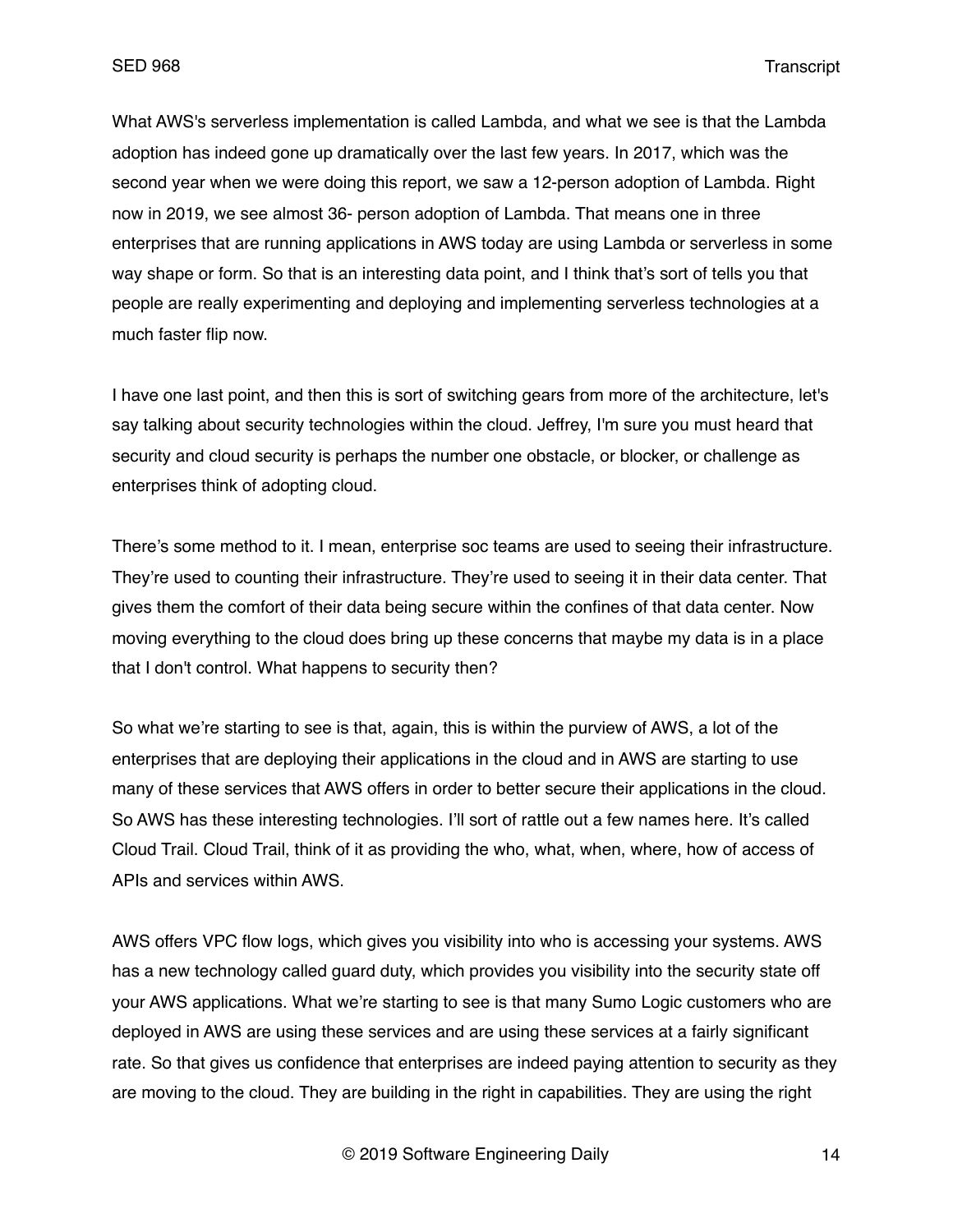services that are offered by the cloud platform vendors themselves, and all of these obviously [inaudible 00:36:27] well for applications that are running in the cloud.

So soc teams, if there's anything that you should take away from this podcast is that security in the cloud is a little different, but it's definitely doable, and there are all the right capabilities available from vendors like AWS and also from third-party vendors, like Sumo Logic, that can ensure the security of your apps and infrastructures in the cloud.

**[00:36:56] JM**: I assume you've been to Reinvent.

**[00:36:58] KR**: Absolutely. We do go to Reinvent. There's a big contingent of Sumo Logic folks who go to Reinvent every year.

**[00:37:03] JM**: So I'm going for the first time this year, and just after seeing pictures and hearing stories, it sounds completely overwhelming. Do you have any advice for surviving Reinvent?

**[00:37:18] KR**: Oh man! Hydrate, hydrate, hydrate, and get out every now and then from the booths and from the sessions. So what can I tell you? That applies to Las Vegas as a whole. Reinvent has become the technology Mecca to be and to go to. I'm dating myself here, but I –

**[00:37:38] JM**: Is it more so than CES at this point?

**[00:37:41] KR**: CES is a different kind of show, right, Jeffrey? So CES is a bit more consumeroriented. I'm sure if you are selling the latest IRT gadget or a phone, a CES or an MWC, the show in Barcelona is perhaps the show to be at.

If you're doing B2B applications, if you are targeting anybody who is in the dev world, the DevOps world, a site reliability engineer or perhaps even a security person. Reinvent is definitely the place to be. The vibe in that place, the energy in that place is off the charts. Hence where technology is today and where technology is headed for the next few years.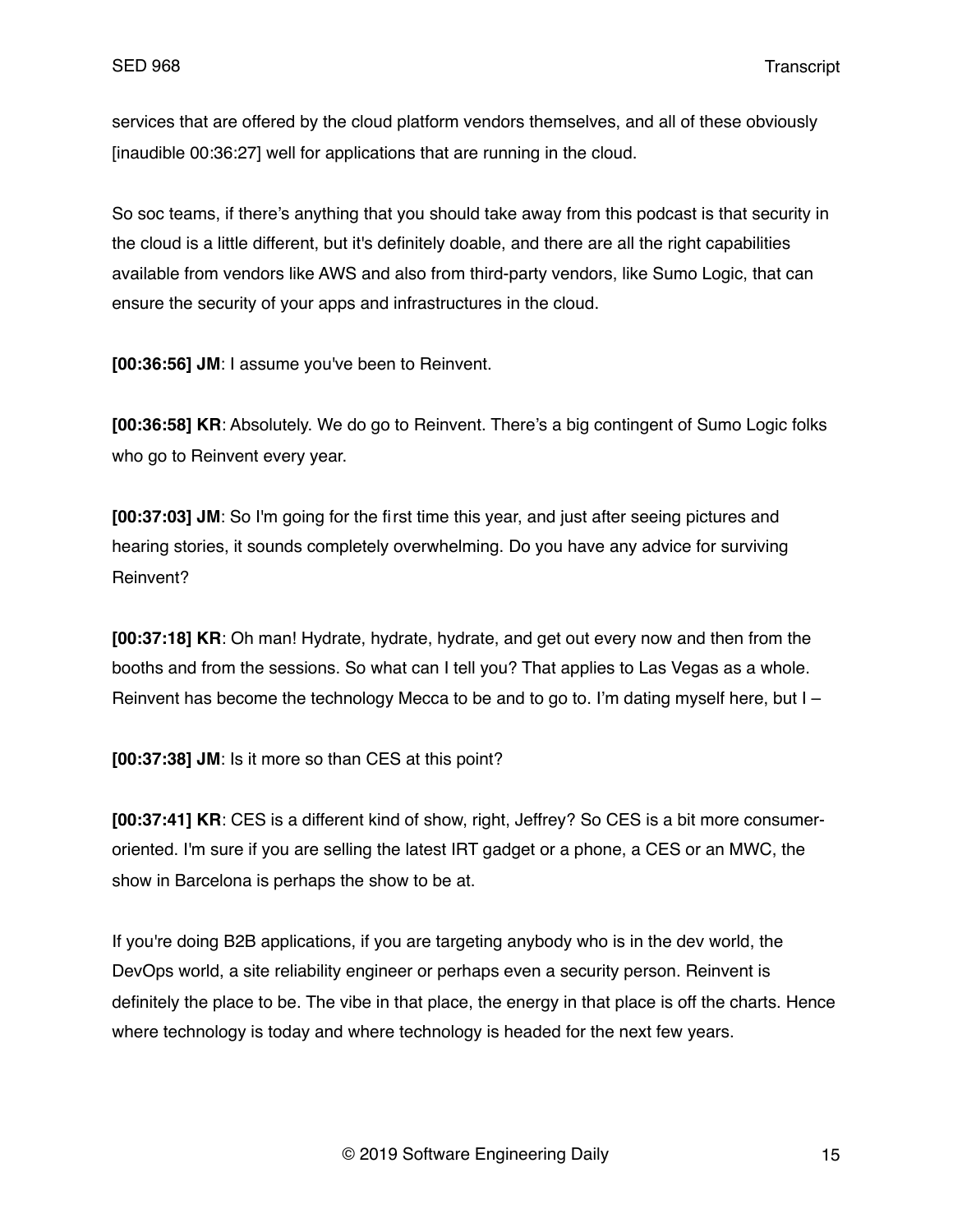Rightly or wrongly, AWS is the 8,000-pound gorilla in the cloud space. They're building cool stuff. They have some amazing customers. It may sound like an advertisement for AWS, but the company does really innovate well. Sumo Logic was deployed in AWS. We like the innovation that they bring to the IT world and we like what our customers are able to do on AWS too.

**[00:38:51] JM**: It sure is amazing. I mean, it's a sign of what Amazon does right, that it's like as a byproduct of the accidental business that they created with AWS, they created like a billiondollar conference industry.

**[00:39:09] KR**: Yeah. I mean, what is it? I hear they're on a run rate of 25 billion or whatever right now.

**[00:39:16] JM**: For Reinvent?

**[00:39:17] KR**: No. I meant AWS as a business itself. Not Reinvent. I don't know what's the actual revenue of –

**[00:39:24] JM**: I mean, you got to imagine, it's pretty profitable.

**[00:39:27] KR**: Oh! [inaudible 00:39:28] it's profitable given the number of vendors like ourselves who are there and the amount of money that we spend in terms of demonstrating, getting booths, sending people to that event. I'm sure it's a profitable venture for AWS.

But, look. I mean, at the end of the day, I mean, this is a place where you meet the people who are building your next gen apps, right? Whether it's Fender, the guitar player, who is building their apps on the next gen mobile app on AWS, whether it's Airbb, whether it's Netflix, or whether it's a tiny little company with like three guys in a garage. Today, nobody would question you if you were to put your credit card and build your first app on AWS. So AWS has, and Reinvent has become the show to go to to see what's going on in the IT world for sure.

**[00:40:21] JM**: All right, as we begin to wrap up, I have a few other high-level subjects I want to discuss. So the changing usage prototype of a log management system or an observability system, we touched on this a little bit earlier, but the fact that today not only do you have

© 2019 Software Engineering Daily 16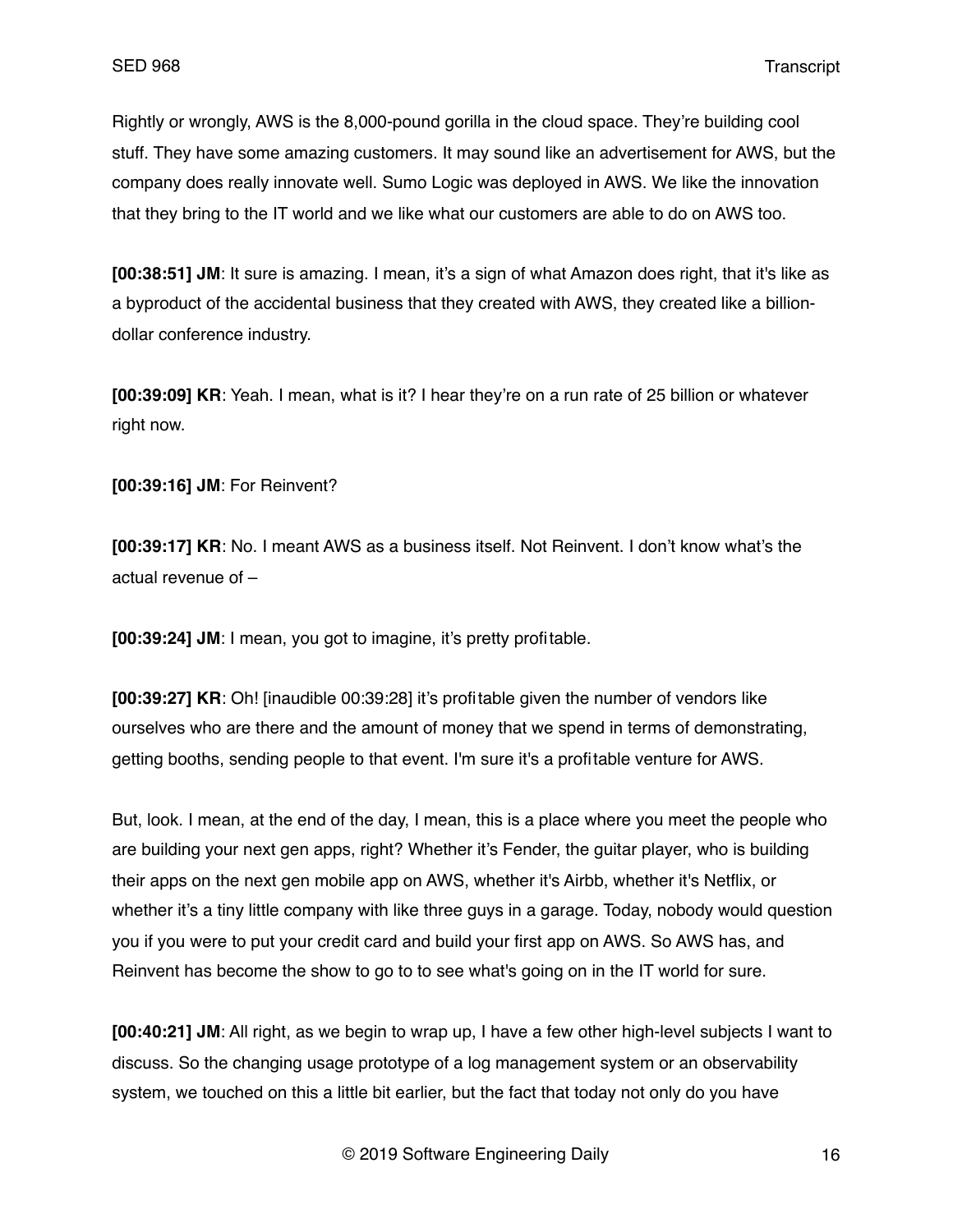engineers and operations people working with your log management tool, your metrics tool. You have data scientists, you have customer service people, you have product managers. You might even have marketing people.

As these different constituencies want access to this logging data or maybe they want access to the post-processed log metrics, how does that change the interface and how does it change the product design?

**[00:41:12] KR**: That's a good question. We're an early, I would say, phases of understanding it ourselves. But I think what Sumo Logic is starting to see is that many organizations, our customers are not just the typical people. I mean, the SREs and the DevOps people or the security people who use our systems, but they're also these product people, like exactly like you said, or customer support people who may not have the sophisticated understanding or our query language. May not have the ability to create dashboards and alerts and other things that you would take for granted if you're someone who lives and breathes within the Sumo Logic system.

So what we're starting to see more and more of is two modes of operation. One is this notion of what I call as templatized offer, right? Where I, as an administrator of the product, or as an expert user of the product, I may templatize what I may want to do in the product and then expose a few very simple to configure things within my product and then offer it to a larger swath of users.

So for example, imagine if i have let's say 300 customer support people, and I need to support these 300 customer support people and they need to look into Sumo Logic system every time somebody calls in with a problem and it will look up an ID and that they need to see what's wrong with the product of the of the system at that point.

Rather than expose the Sumo Logic query language to all of these 300 people who I'm sure they come with different knowledge and different skillsets, what we can then do is offer templatized interface or dashboard where all you have to do is drop the product ID. When you drop the product ID in, or the customer ID in, you get all the details about the customer, the